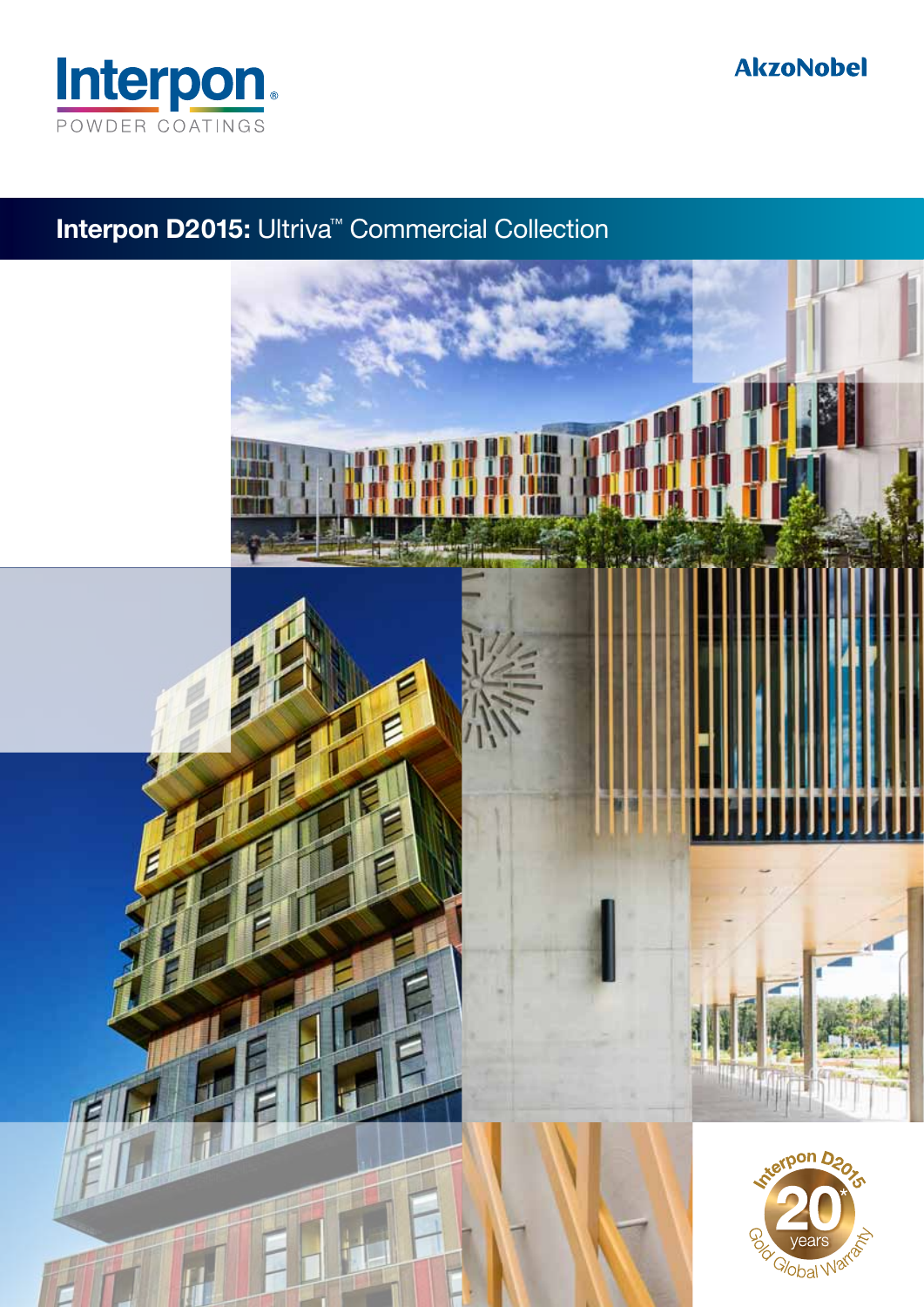#### Stock Colors

## Contemporary Metro

Time tested and urban neutral; subtle hues complement the design nature of the modern day metropolis with understated pearl finishes and contemporary tones.

RGB 98, 102, 99 LRV 15%

RGB 149, 154, 161 LRV 30%

RGB 97, 101, 96 LRV 13%



RGB 70, 77, 74 LRV 8%



RGB 60, 67, 69 LRV 6%



Sablé™ Core Ten™ Texture YX350ARGB 87, 68, 55 LRV 7%





Citi® Pearl Matt YY245A RGB 180, 184, 180 LRV 43% Champagne Pearl Matt YY276A RGB 178, 180, 172 LRV 41% Anodic Natural Matt YY223A RGB 175, 180, 175 LRV 41% Précis™ Dark Bronze Matt YY20BA RGB 67, 65, 56 LRV 6% Précis™ Pure Gold Matt YY22BA RGB 169, 141, 95 LRV 27% Précis™ Black Ink Matt YN21BA RGB 48, 53, 51 LRV 4% Luxe Bronze Pearl Matt YY<sub>255A</sub> RGB 173. 164, 144 LRV 36% Précis™ Natural ShimmerMatt YY25AA RGB 186, 190, 189 LRV 46% Sablé™ Brilliance Texture YY377AMonument® Matt YL264A RGB 62, 59, 56 LRV 8% Bronze Pearl Matt YY225A RGB 77, 71, 56 LRV 8% Titanium Pearl Matt YY263A Sablé™ Bass Texture YY397ACharcoal Matt YL238A Asteroid Pearl Matt YY270A Charcoal Pearl Texture YY366A Eternal Silver Satin YW100C

RGB 91, 92, 84 LRV 11%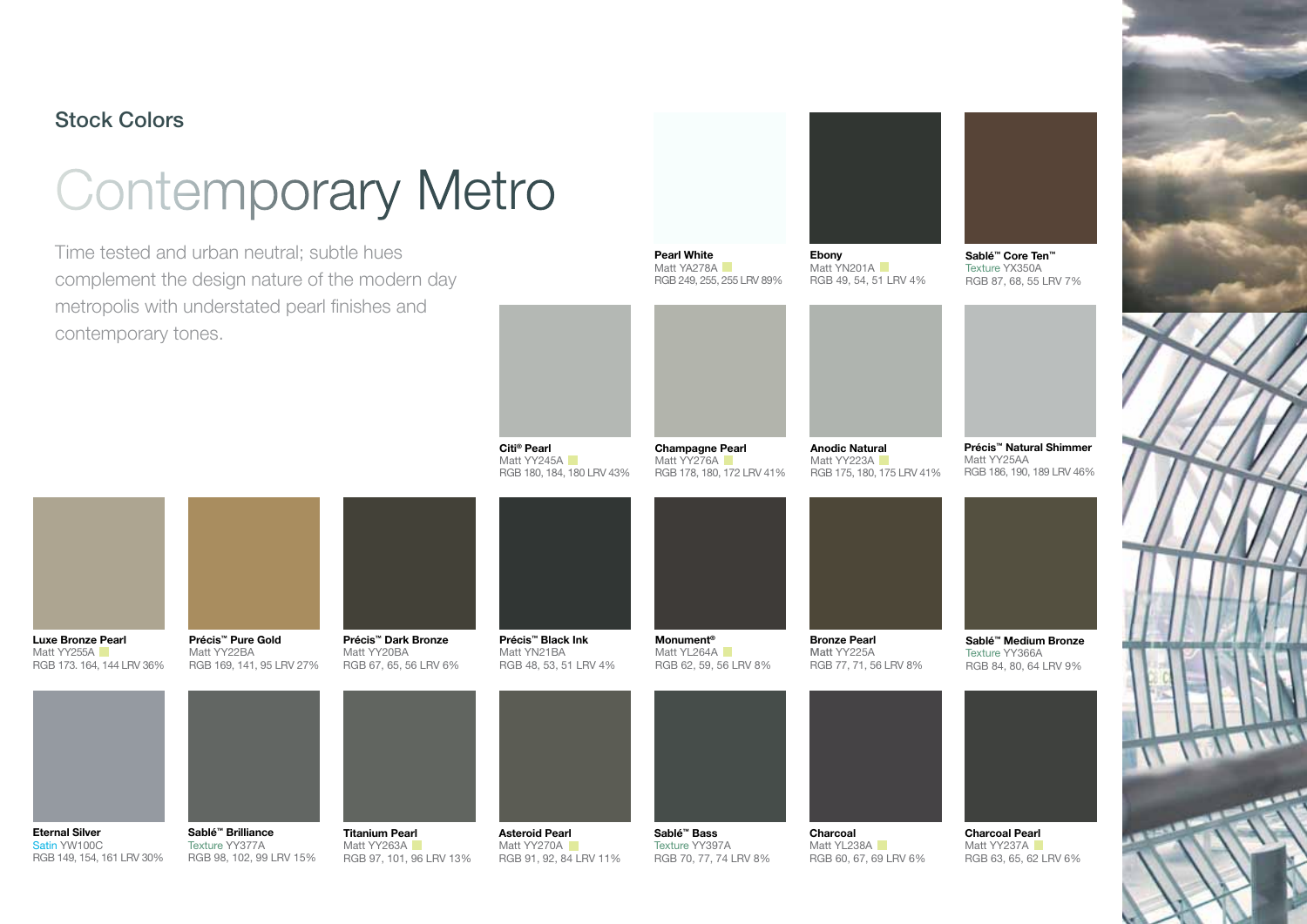#### Stock Colors

## Color Vitality

An effervescent range saturated with color, each vying to make a splash on our cities. A search for color, life and glamorous performance to provide a refreshing addition to an ordinary day.



 Gloss YJ046A RGB 48, 131, 193 LRV 20% Jaybird Satin YJ175A RGB 27, 97, 147 LRV 11%





#### Global Warranty

Interpon D architectural powder coatings are performance guaranteed with a full global warranty when applied to aluminum by an Interpon D Approved Applicator.

Interpon D Approved Applicators are assessed and selected on our extensive evaluation process ensuring the most stringent criteria is met to guarantee the application of our powder coatings are in accordance with global industry standards.

AAMA2604-13

Interpon D2015 Ultriva features guaranteed 20 Years film performance and 15 Years color retention ensuring your project maintains it's aesthetic and functional value.

For a complete list of Interpon D Approved Applicators contact the Interpon Customer Care Team or go to www.interpon.com.au for Australian Approved Applicators or www.interpon.co.nz for New Zealand Approved Applicators.

Color is available in D3020 technology Colors displayed on this color card are a guide only. We recommend that you use production line prepared samples for final color selection or approval.